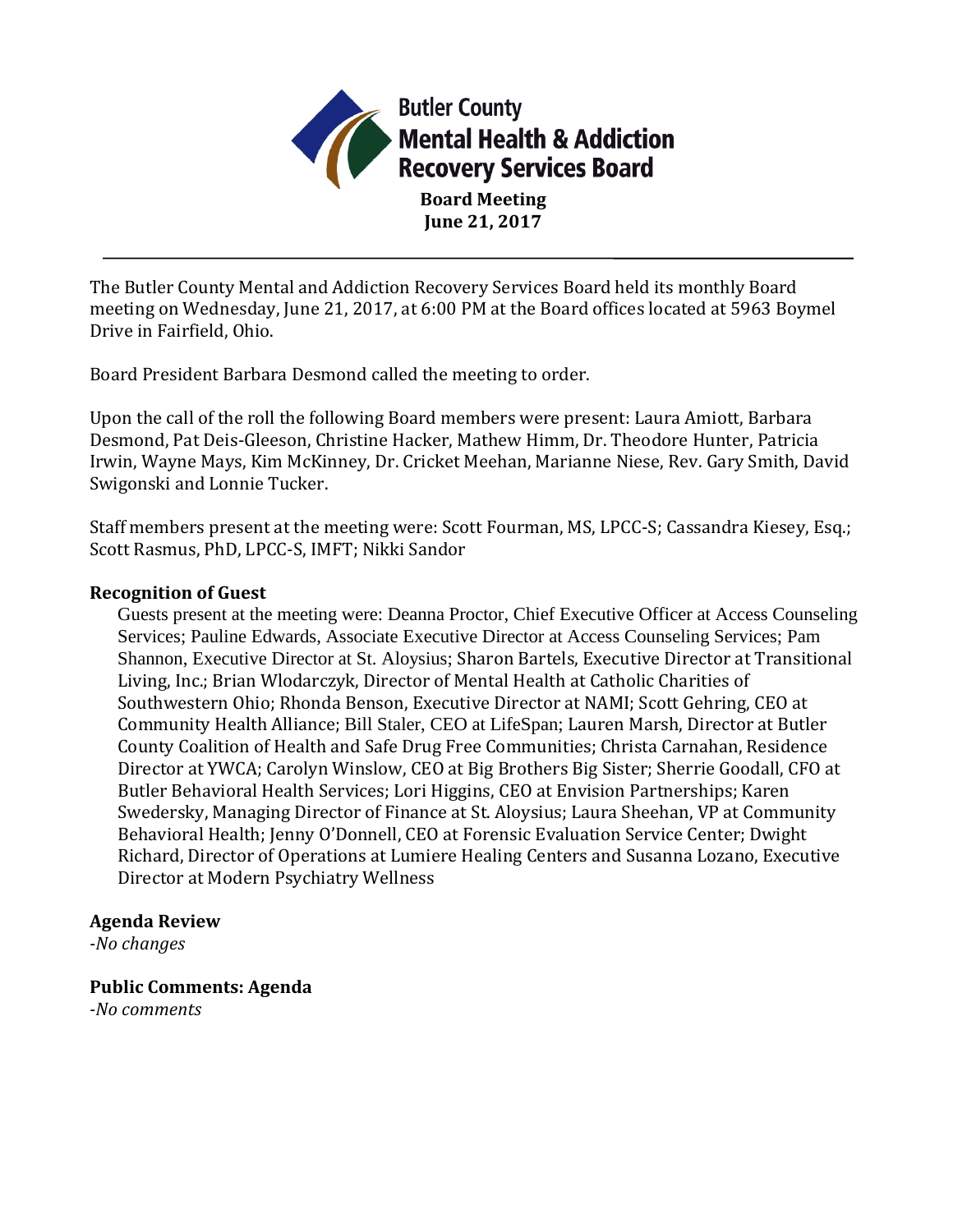## **I. Board Communications and Announcements**

# *A. Board President Report*

Ms. Desmond, Board President, provided an overview of what the Board and Board staff have accomplished in the current fiscal year. See page 8 for a full report.

# *B. Executive Director Report*

- a) **BH Redesign** might be delayed for up to 6 months, depends on what the Governor decides.
- b) **Bi-Annual Budget** for FY18 and FY19 is at risk and final decisions will be made within the next day. Dr. Rasmus suggested all Board members call our Butler County Legislators, representatives and senator, and ask them to promote the Ohio House of Representatives version of the budget.
- c) **Medicaid Expansion** may be frozen for enrollments starting July 1, 2018 and may be also difficult to re-enroll. Dr. Rasmus asked that Board members to call Butler County Legislators about this as well.
- d) **Sojourner Tour Debrief**
- e) **C3 Event Article**s
- f) **21st Century Cures Act Article**
- g) **Board Member Reappointment** are almost completed by the state and the commissioners. The commissioners will meet next week to address and finalize their Board appointments.
- h) **Review of Fiscal Year 2017**
- i) **State Hospital Letter** has not yet been responded to by Director Plouck.
- j) **Scientific American Mind: Treating Pain Without Pills article**
- k) **New Levy Update and Meeting -** BCDD has agreed to move back their levy to November 2018 which opens the door for BCMHARS to place our integrated levy on the ballot in May 2018. Monthly levy meetings will begin in July for providers and staff.
- *C. Opiate Conference Debrief*

Mr. Swigonki, Mr. Himm, Mr. Tucker, Ms. Payton and Ms. McKinney provided an overview of their experiences at the Opiate Conference and shared the information they learned to the Board.

# **II. Consent Agenda**

- *A. May Board Meeting Minutes*
- *B. May Executive Committee Meeting Minutes*
- *C. FY 18 Meeting Calendar*
- *D. Recovery Conference Sponsorship - \$1,500*
- *E. May Board Meeting Evaluation*
- *F. BC Job and Family Services MOU (Recommended by the MH Committee)*
- *G. Diane Zucker Contract (Recommended by the ARS Committee) - \$2,200*
- *H. IPS Contract (Recommended by the ARS Committee) - \$944*
- *I. 120 Day Meeting Minutes*

*Ms. Irwin motioned to approve the items in the consent agenda. Ms. Amiott seconded the motion. The vote carried the motion.*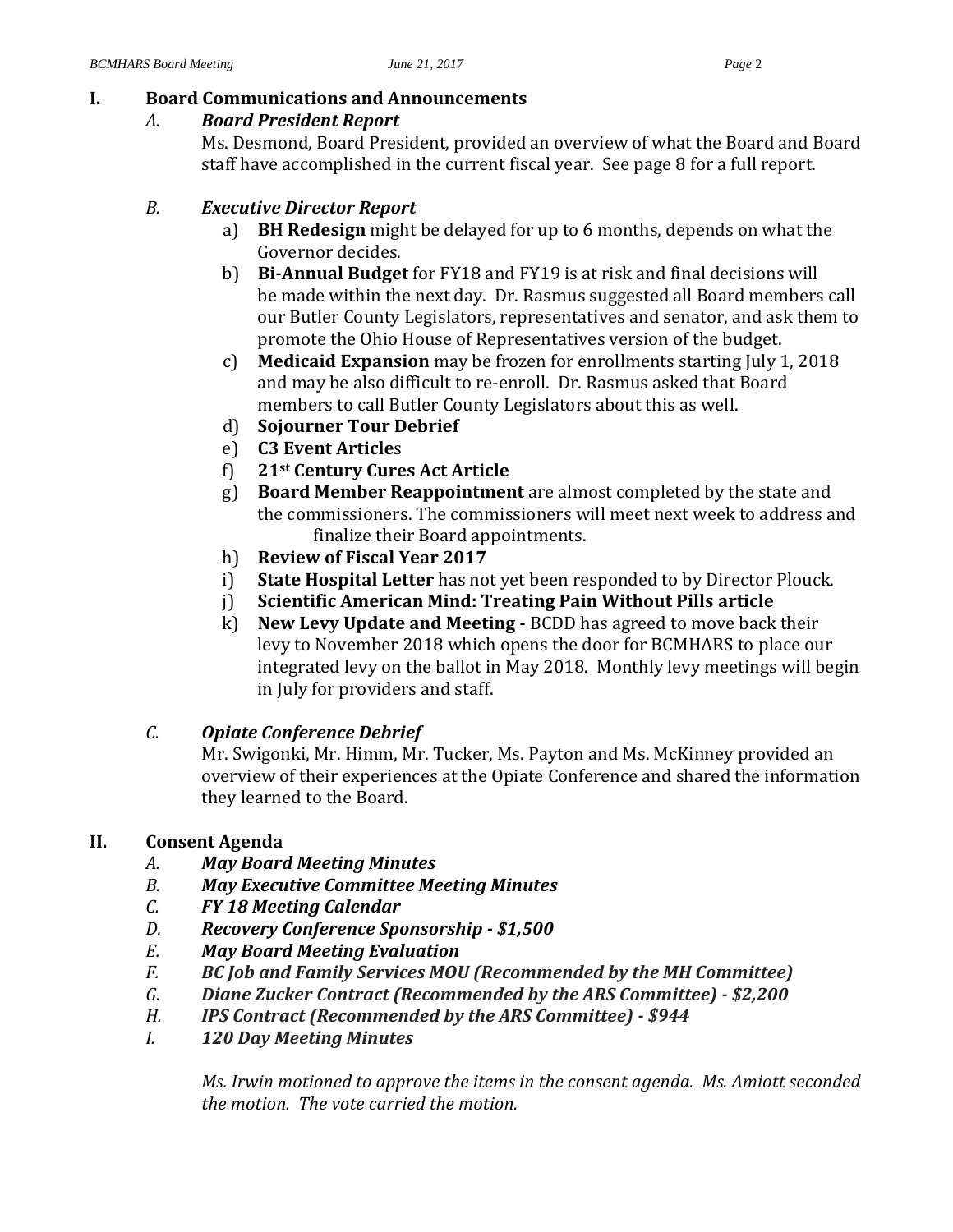# **III. Review of Committee Meetings**

# *A. MH Committee*

- a) BH Redesign Alternative
- b) FY18 Contracts (Non-Fee for Service)
- c) OACBHA Recovery Conference
- d) Meta-Analysis Update
- e) State Hospital Update
- f) Suicide Prevention Program Update
- *g) C3 Faith Community Event Debrief*
- h) Transportation Update
- i) MH Committee Project Focus FY18
- j) Miscellaneous

# *B. ARS Committee*

- a) May ARS Committee Meeting Minutes
- b) FY18 Contracts (Non Fee for Service)
- c) Board's Marijuana Statement Revised
- d) Screening, Brief Intervention and Referral to Treatment (SBIRT)
- e) BC Overdose Anomaly & Surveillance Meeting on 4.4.17
- f) ARS Committee Chairperson & Member for FY18
- g) 21st Century Cures Act
- h) Miscellaneous

## **IV. New Business**

## *A. March and April Financial Report*

Mr. Rhodus provided an overview of the financial reports. As of March the Board was 73% of the way through the fiscal year (2016) but only 70% of Board dollars were spent, 56% of funds have been received and 70% of invoices have been paid to Providers. As of April the Board was 83% of the way through the fiscal year but only 78% of Board dollars were spent and 70% of invoices have been paid to Providers.

*Mr. Tucker motioned to approve the March and April Monthly Financial Reports. Ms. Hacker seconded the motion. The vote carried the motion.* 

## *B. Budget Revisions*

Community Behavioral Health budget revision in the amount of \$19,347as part of a state BH Linkage grant being transferred from TLC to CBH. Talbert House budget requested a budget revision in the amount of \$10,000 to increase Butler-Warren coalition funding.

*Ms. Amiott motioned to approve the CBH and Talbert House budget revisions. Mr. Swigonski seconded the motion. The vote carried the motion.*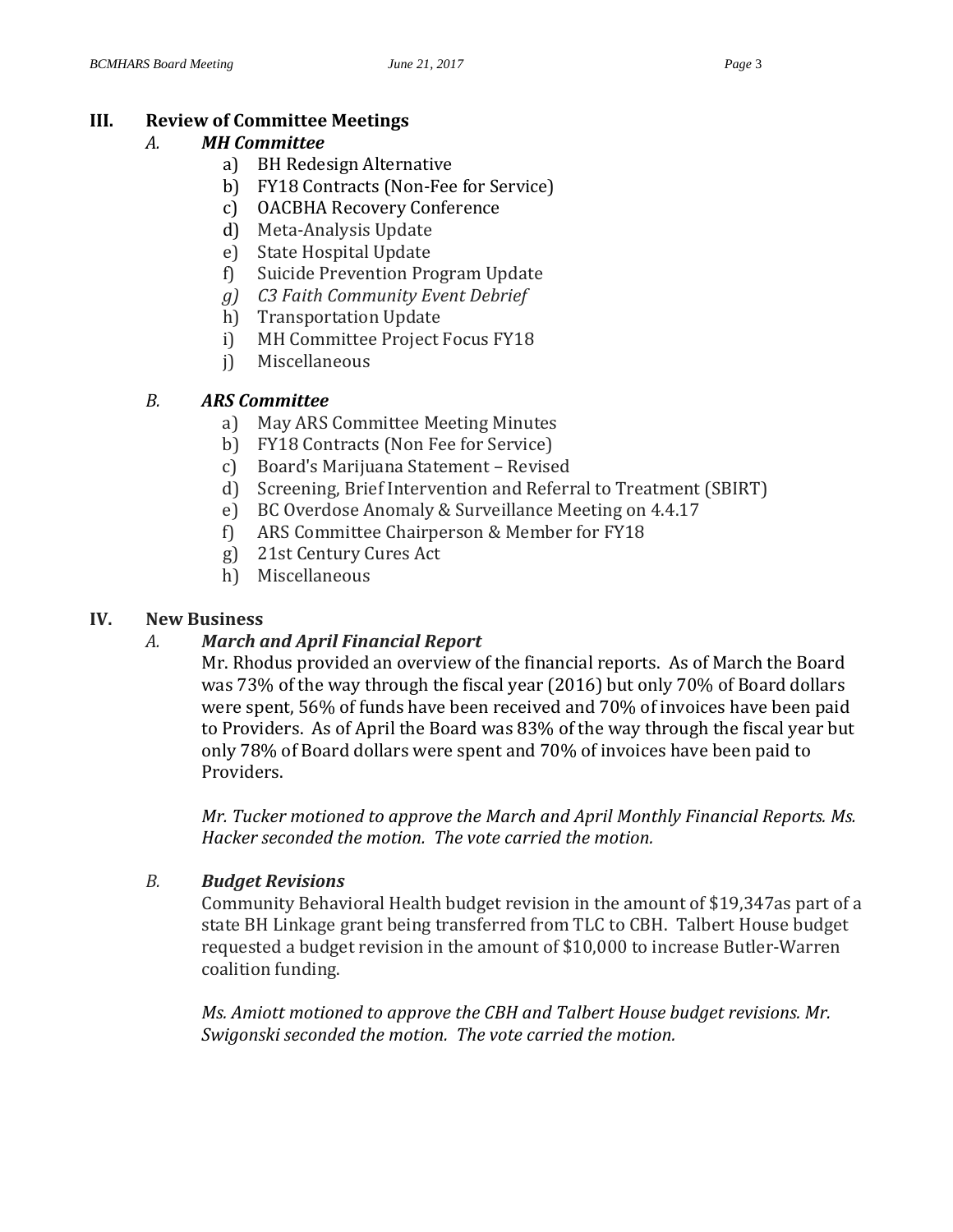#### *C. 2018 Tax Budget and 2018 Provider/Administrative Budget*

Mr. Rhodus presented the FY18 tax budget and FY18 Provider/Administrative budget converted to a 2018 calendar year budget format to be given to the county.

*Mr. Tucker motioned to approve the FY18 Tax Budget and FY18 Provider/Administrative Budget. Mr. Himm seconded the motion. The vote carried the motion.* 

#### *D. 21st Century Cures Act Implementation*

\$660,000 of Federal funds is being granted to the Board for recovery services to be used by April 2018. The funds are potential one-time funds but may or may not roll into next fiscal year. Several potential contracts are being created to allocate the 21st Century Cures Act funds.

#### *E. Fee for Service Contract*

Dr. Rasmus explained that the standard fee for service contract has had minor changes. It was sent to all providers for review a couple weeks in advance of this meeting for any concerns or edits.

*Ms. Amiott motioned to approve the FY18 Fee for Service Contract. Ms. Hacker seconded the motion. The vote carried the motion.* 

#### *F. FY18 Provider Contract and Budget*

The FY18 Fee for Service Contract is being signed with 15 different providers. If BH Redesign is not implemented on July 1, 2017 then five of the providers will not be impacted but ten will be impacted so there is a clause in the contract covering both scenarios.

*Mr. Tucker motioned to approve the FY18 Provider Contracts and Budgets. Mr. Himm seconded the motion. The vote carried the motion.* 

#### *G. Center for Addiction Treatment Contract*

CAT contract has a per diem rate of \$330 for detox services and a max amount of allowable spending of \$20,000.

*Ms. Hacker motioned to approve the CAT Contract. Ms. Deis-Gleeson seconded the motion. The vote carried the motion.* 

#### *H. Lumiere Contract*

Lumiere Healing Center contract has a per diem rate of \$395 for detox services and a max amount of allowable spending of \$40,000.

*Mr. Himm motioned to approve the Lumiere Healing Center Contract. Ms. Niese seconded the motion. The vote carried the motion.*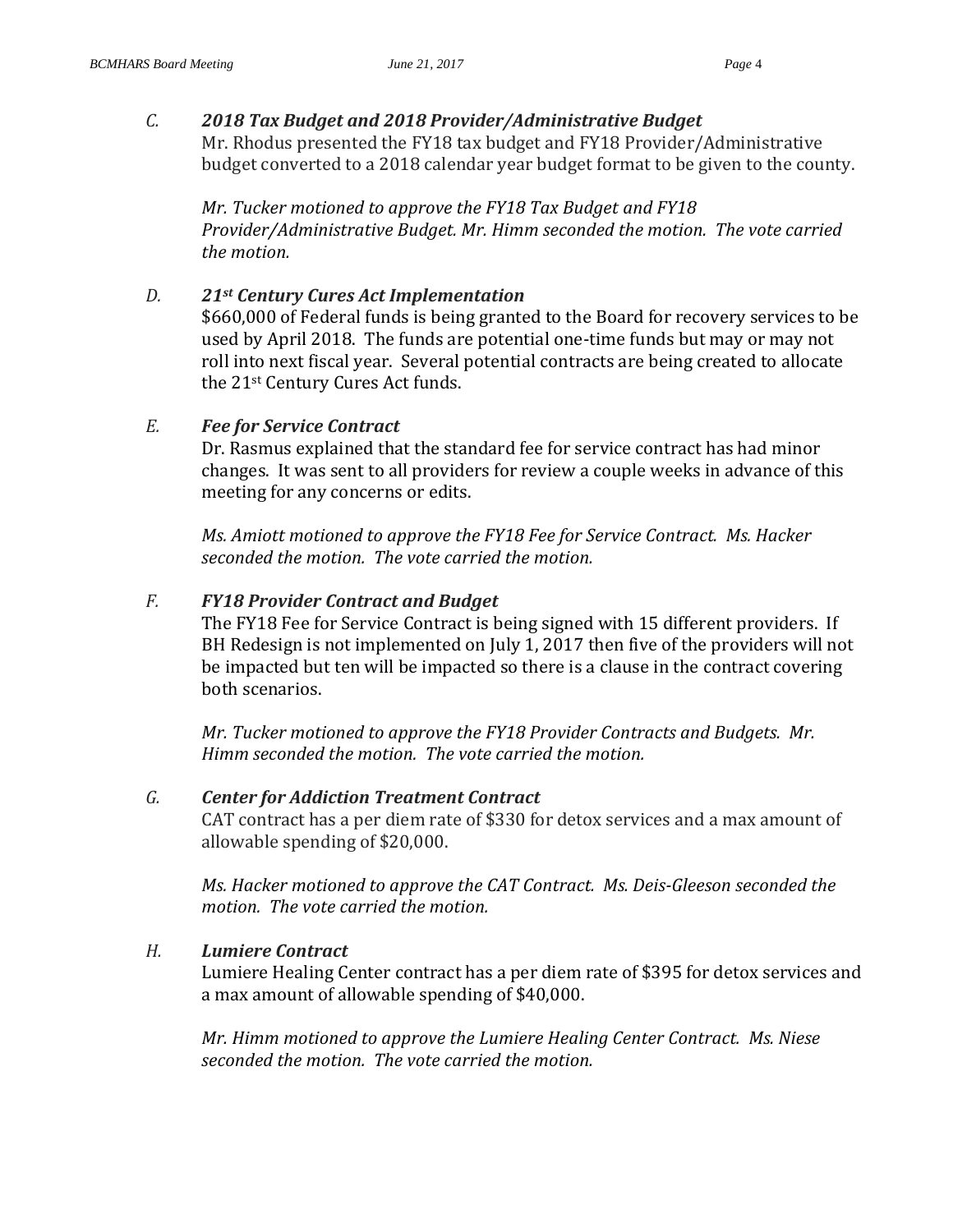#### *I. Modern Wellness and Psychiatry Contract*

Modern Wellness and Psychiatry has a per diem rate of \$395 for detox services and a max amount of allowable spending of \$20,000 for MAT and \$30,000 for overdose outreach.

*Ms. Deis-Gleeson motioned to approve the Modern Wellness and Psychiatry Contract. Ms. Hacker seconded the motion. The vote carried the motion.* 

## *J. FCFC Collaborative Agreement*

The FCFC Collaborative Agreement in the amount of \$25,000 will be used to provide funding for personnel and administrative costs.

*Ms. Amiott motioned to approve the FCFC Collaborative Agreement. Ms. McKinney seconded the motion. The vote carried the motion.* 

## *K. Probation Drug Screening*

The Probation Drug Screening in the amount of \$20,000 is to be used for urinalysis screening of all clients of the CDAT and SAMI Court Programs who are Intensive Outpatient (IOP) or Outpatient (OP) treatment at CBH.

*Mr. Swigonski motioned to approve the Probation Drug Screening Agreement in the amount of \$20,000. Ms. Hacker seconded the motion. The vote carried the motion.* 

## *L. Family Treatment Drug Court*

The Family Treatment Drug Court MOU in the amount of \$40,000 is to pay for a Drug Court Coordinator.

*Ms. Irwin motioned to approve the Family Treatment Drug Court MOU in the amount of \$40,000. Ms. McKinney seconded the motion. The vote carried the motion.* 

## *M. ATP MOU*

The ATP MOU in the amount of \$314,000 is for medications, treatment and recovery supports for opiate dependent clients in Drug Court.

*Mr. Himm motioned to approve the ATP MOU in the amount of \$314,000. Ms. McKinney seconded the motion. The vote carried the motion.* 

## *N. Council on Aging MOU*

The Council on Aging MOU in the amount of \$300,000 is to support the UPLIFT program at Community Behavioral Health.

*Ms. Hacker motioned to approve the Council on Aging MOU in the amount of \$300,000. Ms. Niese seconded the motion. The vote carried the motion.*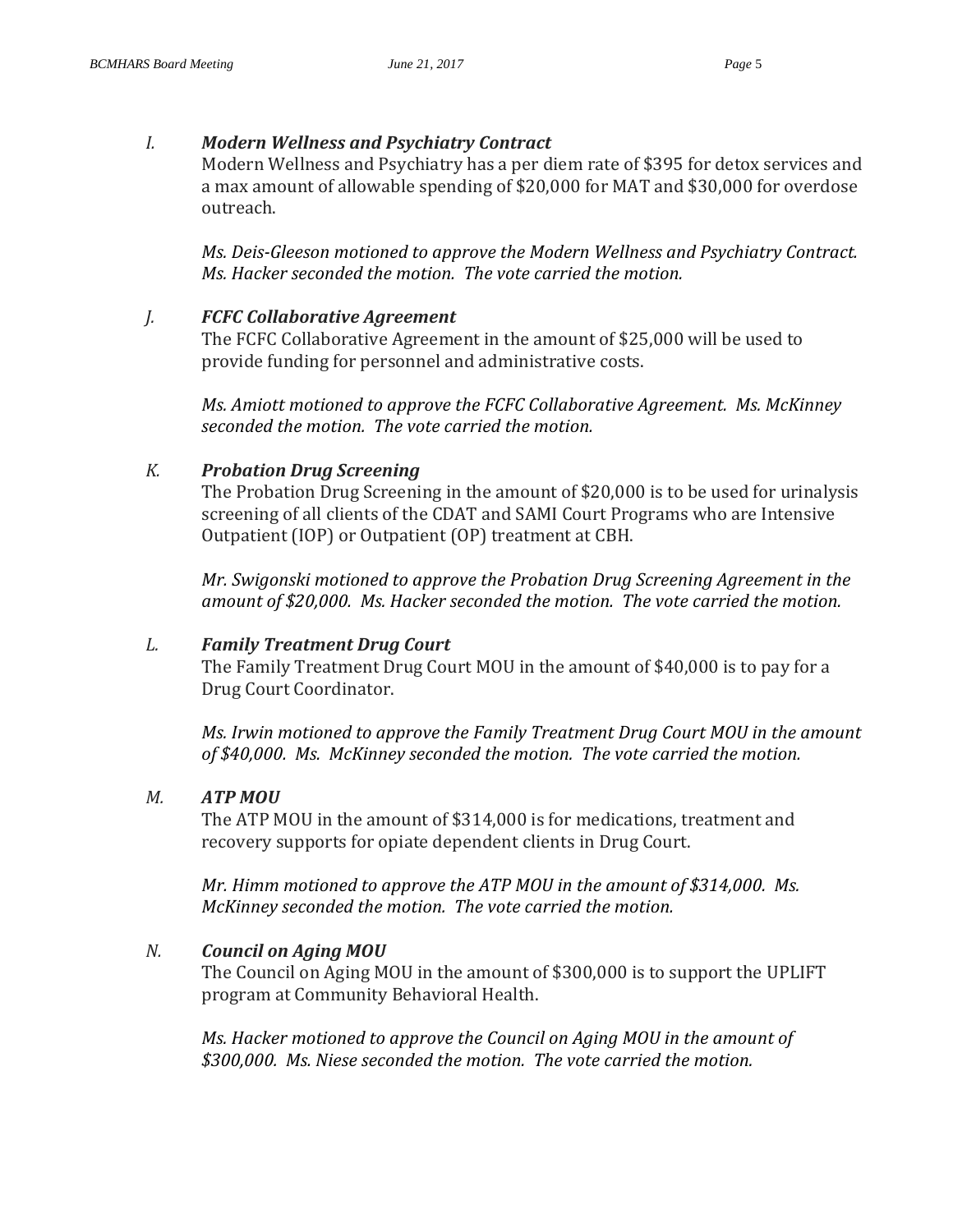## *O. Eastway Contract*

The Eastway contract is for the maximum allowable amount of \$10,000 which is to cover the cost of \$250 per individual independent psychological assessment when needed in Montgomery County for Butler County residents being treated there.

*Dr. Hunter motioned to approve the Eastway Contract in the amount of \$10,000. Mr. Mays seconded the motion. The vote carried the motion.* 

# *P. DeCoach Contract*

The DeCoach contract in the amount of \$20,000 is to support the cost of Medication Assisted Treatment an Individual Counseling services for non-Medicaid clients.

*Ms. Amiott motioned to approve the DeCoach Contract in the amount of \$20,000. Mr. Himm seconded the motion. The vote carried the motion.* 

# *Q. OOD MOU*

The ODD MOU in the amount of \$102,280 is for the continuation of the Recovery to Work project.

*Ms. McKinney motioned to approve the OOD MOU in the amount of \$102,280. Ms. Niese seconded the motion. The vote carried the motion.* 

# *R. Porter Advertising Contract*

The Porter Advertising contract in the amount of \$14,616 is for the cost of 10 billboards to be printed and placed throughout the county quarterly throughout FY2018.

*Ms. Hacker motioned to approve the Porter Advertising Contract in the amount of \$14,616. Ms. Deis-Gleeson seconded the motion. The vote carried the motion.* 

# *S. Mike Geisler Contract*

The Mike Geisler contract in the amount of \$25,000 is for the cost of GOSH consultations to support the Board's billing system/software.

*Ms. Irwin motioned to approve the Mike Geisler Contract in the amount of \$25,000. Ms. Amiott seconded the motion. The vote carried the motion.* 

# *T. BH Redesign Codes & Rates*

The BH Redesign codes and rates need to be endorsed by the Board for FY18 if BH Redesign goes into effect sometime in FY18. Otherwise the previous rates for identified services continue from FY17 to FY18 unless changes to these services and rates have been endorsed by the Board previously.

*Mr. Himm motioned to approve the BH Redesign Codes and Rates. Mr. Tucker seconded the motion. Ms. McKinney abstained from the vote. The vote carried the motion.*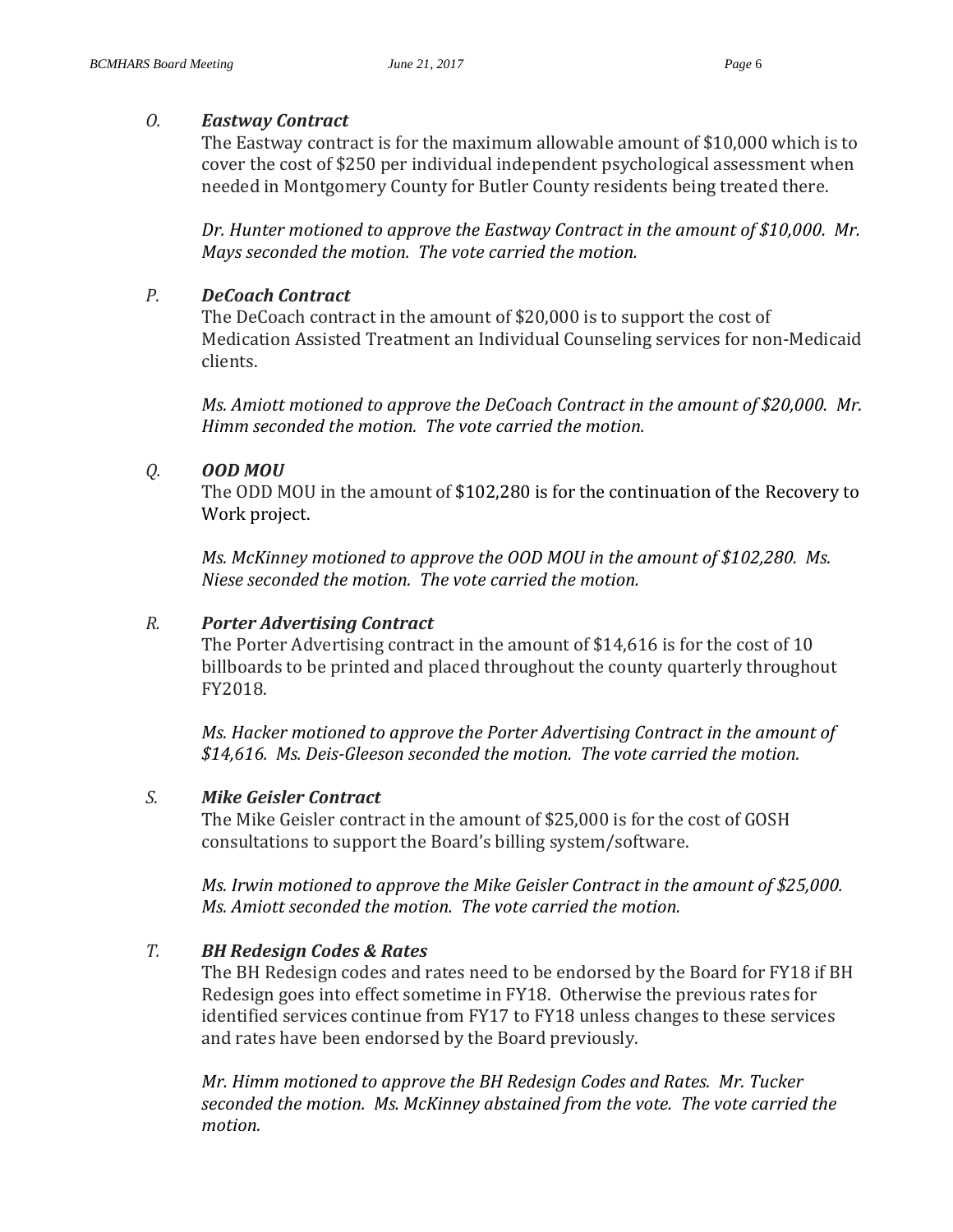#### *U. Health Officer Appointments*

In May, Dr. Miller, Ms. Kiesey and Mr. Fourman taught Health Officer Training to those who are able to write holds on individuals at risk to self or others in Butler County. A list of trainees designated to be Health Officers was presented to the Board for approval for one year.

*Mr. Swigonski motioned to approve the Health Office Appointments. Ms. Deis-Gleeson seconded the motion. The vote carried the motion.* 

#### *V. Annual Report*

2016 Annual Report is the first integrated annual report for the MHARS Board.

*Ms. Amiott motioned to approve the FY16 Annual Report. Ms. Deis-Gleeson seconded the motion. The vote carried the motion.* 

#### *W. Adjusted Salary Ranges*

Staff salary ranges have been adjusted by 2% to accommodate future salary increases.

*Mr. Himm motioned to approve the Adjusted Salary Ranges. Mr. Tucker seconded the motion. The vote carried the motion.* 

#### *X. Salary Increases*

A 2% salary increase cost of living pool is being allotted and divided among staff subject to the Executive Directors discretion per employee annual performance evaluations in FY17. Additionally, a 2% salary incentive will be allocated similarly twice (1% each time) in FY18 to each employee

*Ms. Hacker motioned to approve the salary increases. Mr. Mays seconded the motion. The vote carried the motion.* 

## *Y. Board Member Attendance*

Board Member attendance for FY16

*Dr. Hunter motioned to approve the Board Member Attendance for FY16. Mr. Himm seconded the motion. The vote carried the motion.* 

#### *Z. Marijuana Position Statement*

The Marijuana Position Statement was rewritten to take into consideration medical marijuana.

*Mr. Tucker motioned to approve the FY18 Provider Contracts and Budgets. Mr. Himm seconded the motion. The vote carried the motion.*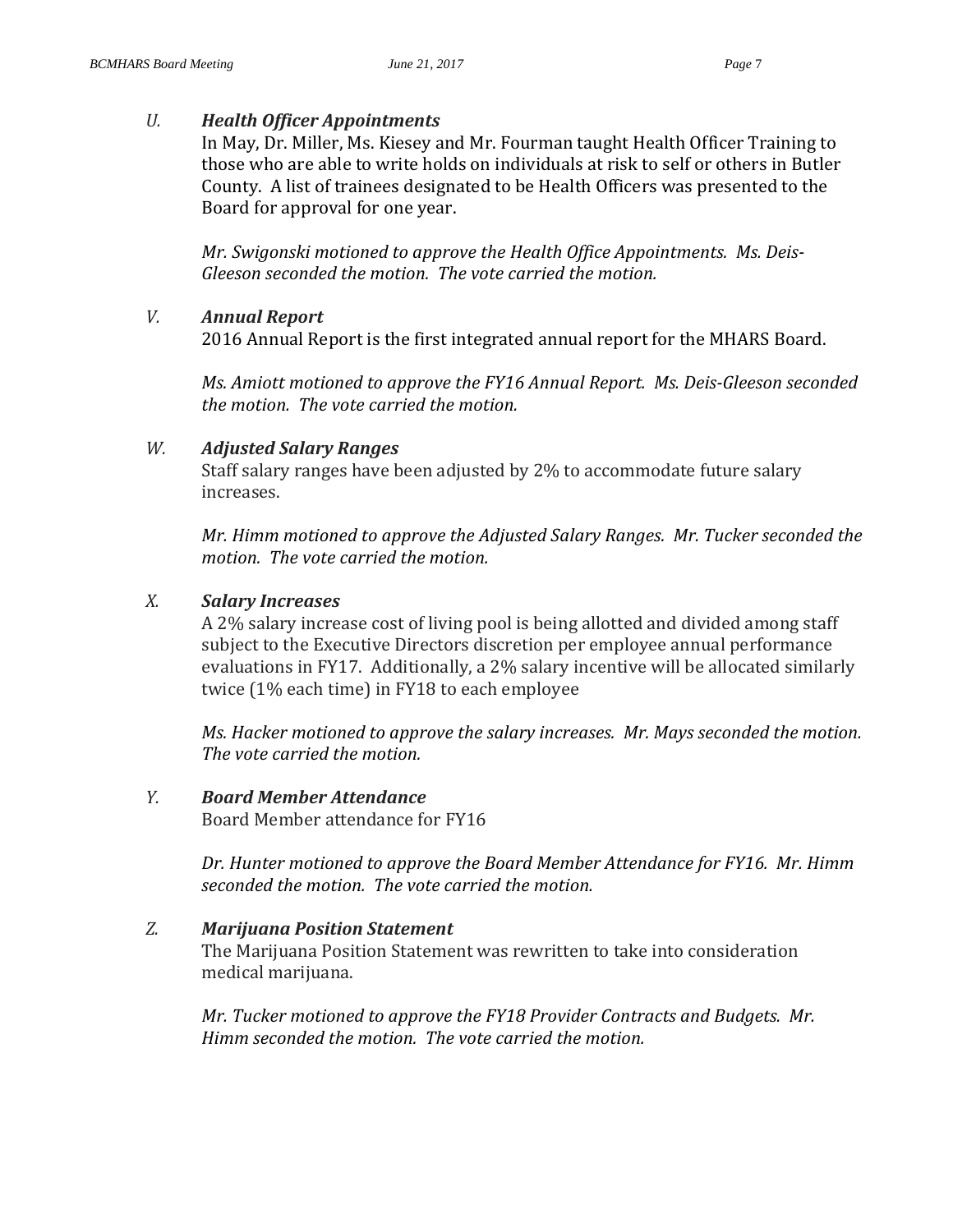#### *AA. State Hospital Report*

Mr. Fourman reviewed the May State Hospital report and pointed out that in May there were 5 civil beds and 10 forensic beds currently being used by Butler County residents. Meanwhile the average overall bed usage for FY16 was 5.5 civil beds and 11.7 forensic beds.

#### *BB. Committee Meeting Minutes*

June Mental Health and Addiction Recovery Committee Meeting Minutes.

*Mr. Mays motioned to approve the June MH and ARS Committee meeting minutes. Ms. Niese seconded the motion. The vote carried the motion.* 

# *CC. Vouchers and Payments Made by Direct Deduction* Listed were all of the Voucher Approvals and Direct Deductions for the month of May.

*Ms. Hacker motioned to approve the May 2017 Vouchers and Payments Made by Direct Deduction. Ms. Neise seconded the motion. The vote carried the motion.*

#### **V. Executive Session (Confidential Client Contract and Personnel Matter)**

Board members took a roll call vote to enter into Executive Session. Upon roll call the vote was: Laura Amiott – Yes; Pat Deis-Gleeson – Yes; Barbara Desmond – Yes; Christine Hacker – Yes; Theodore Hunter – Yes; Patricia Irwin – Yes; Wayne Mays – Yes; Kim McKinney – Yes; Cricket Meehan – Yes; Marianne Niese – Yes; Gary Smith – Yes; David Swigonski – Yes; Lonnie Tucker – Yes

Board members took a roll call vote to exit the Executive Session. Upon roll call the vote was: Laura Amiott – Yes; Pat Deis-Gleeson – Yes; Barbara Desmond – Yes; Christine Hacker – Yes; Theodore Hunter – Yes; Patricia Irwin – Yes; Wayne Mays – Yes; Kim McKinney – Yes; Cricket Meehan – Yes; Marianne Niese – Yes; Gary Smith – Yes; David Swigonski – Yes; Lonnie Tucker – Yes

*Ms. Amiott moved to approve the FY 2018 contract with Wellness Card, LLC. Ms. Deis-Gleeson seconded the motion. The vote carried the motion.*

*Ms. Deis-Gleeson moved to approve a 2% raise with a 1% bonus in July 2017 and January 2018 for the Executive Director. Mr. Tucker seconded the motion. The vote carried the motion.*

## **VI. GUEST/BOARD COMMENTS**

## **VII. ADJOURNMENT**